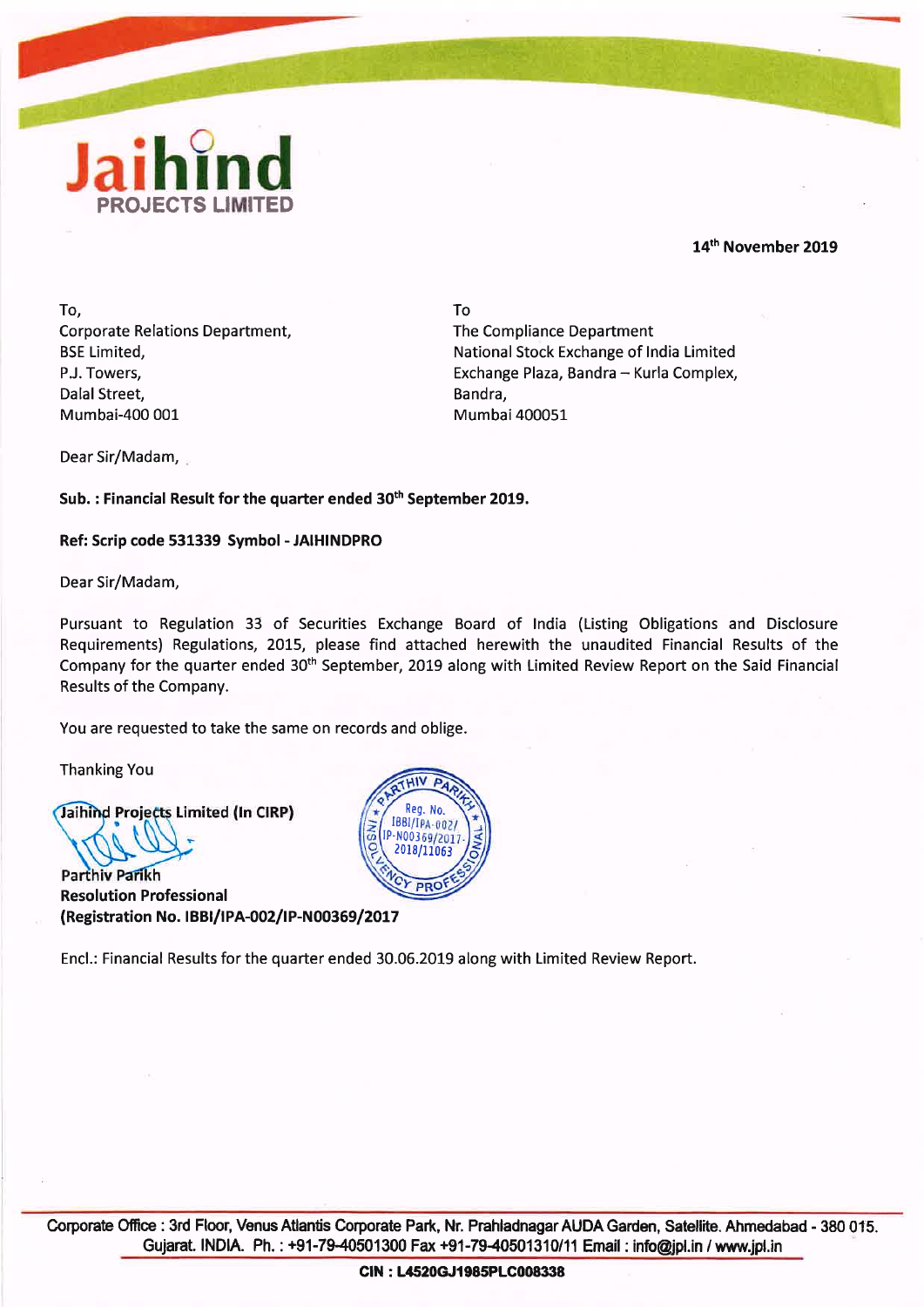## **JAIHIND PROJECTS LIMITED**

Regd. office :-3rd Floor, Venus Atlantis, Nr. Reliance Petrol Pump, Nr. Prahladnagar Garden,<br>Anandnagar Road, Vejalpur Ahmedabad - 380 002, Gujarat (India)<br>Website :- www.jpl.co.in<br>Walsite :- www.jpl.co.in<br>Ph. No. : - 079-CIN : L45201GJ1985PLC008338

# **Jaihind**

|               | STATEMENT OF UNAUDITED STANDALONE FINANCIAL RESULTS FOR THE QUARTER AND HALF YEAR ENDED 30TH SEPTEMBER , 2019 |                      |                  |                  |                        |                          |                   |  |
|---------------|---------------------------------------------------------------------------------------------------------------|----------------------|------------------|------------------|------------------------|--------------------------|-------------------|--|
| Amt in lakhs  |                                                                                                               |                      |                  |                  |                        |                          |                   |  |
|               | <b>Particulars</b>                                                                                            | <b>QUARTER ENDED</b> |                  |                  | <b>HALF YEAR ENDED</b> |                          | <b>YEAR ENDED</b> |  |
| Sr. No.       |                                                                                                               | 30.09.2019           | 30.06.2019       | 30.09.2018       | 30.09.2019             | 30.09.2018               | 31.03.2019        |  |
|               |                                                                                                               | <b>Unaudited</b>     | <b>Unaudited</b> | <b>Unaudited</b> | <b>Unaudited</b>       | <b>Unaudited</b>         | Audited           |  |
| $\mathbf{I}$  | Revenue from operations                                                                                       | 144.46               | 274.08           | 1,123.12         | 418.54                 | 1,709.31                 | 2,946.91          |  |
| $\mathbf{II}$ | Other Income                                                                                                  | 4.68                 | 3.08             | 448.85           | 7.76                   | 456.68                   | 15.81             |  |
| Ш             | Total Revenue (I + II)                                                                                        | 149.14               | 277.16           | 1,571.97         | 426.30                 | 2,165.99                 | 2,962.72          |  |
| IV            | <b>Expenses</b>                                                                                               |                      |                  |                  |                        |                          |                   |  |
|               | a) Cost of materials consumed                                                                                 |                      |                  | 137.00           |                        | 137.00                   | 156.77            |  |
|               | b) Sub Contracting Cost                                                                                       | 8.34                 | 56.35            | 1,493.30         | 64.69                  | 1,816.62                 | 2,520.32          |  |
|               | C) Employee benefits expense                                                                                  | 7.33                 | 14.97            | (13.25)          | 22.30                  | 20.69                    | 53.46             |  |
|               | d) Finance costs                                                                                              | 0.01                 | 1.16             | 0.35             | 1.17                   | 0.84                     | 2.48              |  |
|               | e) Depreciation and amortisation expense                                                                      | 180.28               | 180.29           | 180.29           | 360.57                 | 360.57                   | 721.15            |  |
|               | F) Other Expenses                                                                                             | 43.94                | 54.38            | 5,264.01         | 98.32                  | 5,445.52                 | 6,380.79          |  |
|               | <b>Total Expenses</b>                                                                                         | 239.90               | 307.15           | 7,061.70         | 547.05                 | 7,781.24                 | 9,834.97          |  |
| $\mathsf{v}$  | Profit before exceptional and extraordinary items and tax (III - IV)                                          | (90.76)              | (29.99)          | (5,489.73)       | (120.75)               | (5,615.25)               | (6,872.25)        |  |
| ٧I            | Exceptional items                                                                                             |                      |                  |                  |                        |                          |                   |  |
| VII           | Profit before extraordinary items and tax (V - VI)                                                            | (90.76)              | (29.99)          | (5,489.73)       | (120.75)               | (5,615.25)               | (6,872.25)        |  |
| VIII          | Extraordinary items                                                                                           |                      |                  |                  |                        |                          |                   |  |
| IX            | Profit/(Loss) before tax (VII-VIII)                                                                           | (90.76)              | (29.99)          | (5,489.73)       | (120.75)               | (5,615.25)               | (6,872.25)        |  |
| x             | Tax expense:                                                                                                  |                      |                  |                  |                        |                          |                   |  |
|               | (1) Current tax                                                                                               |                      | ÷                |                  |                        |                          |                   |  |
|               | (2) Deferred tax                                                                                              |                      |                  |                  |                        |                          |                   |  |
|               | (3) MAT Credit Written off                                                                                    |                      |                  |                  |                        |                          | (159.00)          |  |
| xı            | Profit (Loss) for the period from continuing operations (VII-VIII)                                            | (90.76)              | (29.99)          | (5,489.73)       | (120.75)               | (5,615.25)               | (7,031.25)        |  |
| XII           | Profit/(loss) from discontinuing operations before tax                                                        | (90.76)              | (29.99)          | (5,489.73)       | (120.75)               | (5,615.25)               | (7,031.25)        |  |
| XIII          | Tax expense of discontinuing operations                                                                       |                      |                  |                  |                        | $\overline{\phantom{a}}$ |                   |  |
| XIV           | Profit/(loss) from Discontinuing operations (after tax) (XII-XIII)                                            |                      |                  |                  |                        | $\overline{\phantom{a}}$ |                   |  |
| XV            | Profit (Loss) for the period before minority interest(XI + XIV)                                               | (90.76)              | (29.99)          | (5,489.73)       | (120.75)               | (5,615.25)               | (7,031.25)        |  |
| XVI           | Share of profit/(Loss) of assosiates*                                                                         |                      |                  |                  |                        |                          |                   |  |
| XVII          | Minority Interest *                                                                                           |                      |                  |                  |                        |                          |                   |  |
| XVIII         | Profit (Loss) for the period (XV - XVI - XVII)                                                                | (90.76)              | (29.99)          | (5,489.73)       | (120.75)               | (5,615.25)               | (7,031.25)        |  |
| XIX           | Net Profit from continuing operations for the period attributable to:                                         |                      |                  |                  |                        |                          |                   |  |
|               | (a) Shareholders of the company                                                                               | (90.76)              | (29.99)          | (5,489.73)       | (120.75)               | (5,615.25)               | (7,031.25)        |  |
|               | b ) Non controlling interests                                                                                 |                      |                  |                  |                        |                          |                   |  |
| XX            | Other Comprehensive Income/(Expenses) (OCI)                                                                   |                      |                  |                  |                        |                          |                   |  |
|               | Items that will not be reclassified to profit or loss in subsequent periods                                   |                      |                  |                  |                        |                          |                   |  |
|               | Other Comprehensive Income/(Expenses)                                                                         |                      |                  |                  |                        |                          |                   |  |
| XXI           | Total Comprehensive income for the period                                                                     | (90.76)              | (29.99)          | (5,489.73)       | (120.75)               | (5,615.25)               | (7,031.25)        |  |
| XXII          | Paid up Equity Share capital (face value Re.10 per share)                                                     | 975.74               | 975.74           | 975.74           | 975.74                 | 975.74                   | 975.74            |  |
|               | Earnings per share (before extraordinary items) (of Rs. 10/- each)                                            |                      |                  |                  |                        |                          |                   |  |
| XXIII         | (not annualised):                                                                                             |                      |                  |                  |                        |                          |                   |  |
|               | (a) Basic                                                                                                     | (0.93)               | (0.31)           | (56.26)          | (1.24)                 | (57.55)                  | (72.06)           |  |
|               | (b) Diluted                                                                                                   | (0.93)               | (0.31)           | (56.26)          | (1.24)                 | (57.55)                  | (72.06)           |  |
|               | Earnings per share (after extraordinaryitems) (of Rs. 10/- each) (not<br>annualised):                         |                      |                  |                  |                        |                          |                   |  |
|               | (a) Basic                                                                                                     | (0.93)               | (0.31)           | (56.26)          | (1.24)                 | (57.55)                  | (72.06)           |  |
|               | (b) Diluted                                                                                                   | (0.93)               | (0.31)           | (56.26)          | (1.24)                 | (57.55)                  | (72.06)           |  |





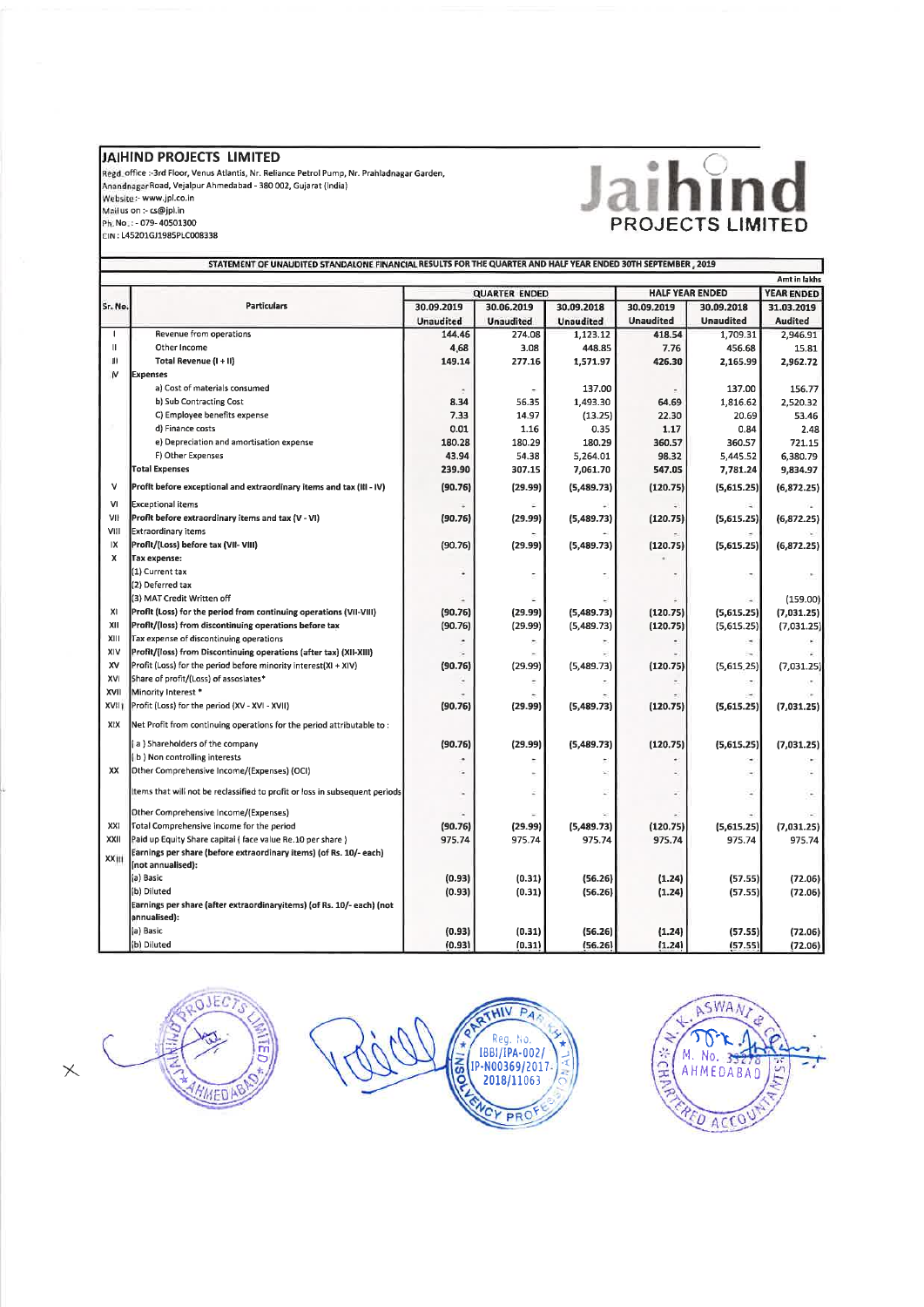### **JAIHlND PROJECTS LIMITED**

Regd. office :-3rd Floor, Venus Atlantis, Nr. Reliance Petrol Pump, Nr. Prahladnagar Garden, **Amndrtagar** Road, Vejalpur Ahmedabad - 380 002, Gujarat (India) **Website** :- www.jpl.co.in Mail us on :- cs@jpl.in Ph. No. : - 079- 40501300 **GIN,:** L45201GJ1985PLC008338



**Amt in** Lakhs

| <b>Particulars</b>                             | As at 30th September 2019<br><b>Unaudited</b> | As at 30th September 2018<br><b>Unaudited</b> |
|------------------------------------------------|-----------------------------------------------|-----------------------------------------------|
| <b>ASSETS</b><br>I                             |                                               |                                               |
| $\mathbf{1}$<br>Non current assets             |                                               |                                               |
| (a) Property, Plant & Equipments               | 6,408.12                                      | 7,129.26                                      |
| (b) Capital Work in progress                   |                                               |                                               |
| (c) Other intangible assets                    |                                               |                                               |
| (d) Financial Assets                           |                                               |                                               |
| (i) Investment                                 | 7.51                                          | 7.77                                          |
| (ii) Other financial assets                    |                                               |                                               |
| (e) Deferred tax assets (net)                  |                                               |                                               |
| (f) Other non-current assets                   | 555.87                                        | 555.06                                        |
| <b>Total Non-current assets</b>                | 6,971.49                                      | 7,692.09                                      |
| $\overline{2}$<br><b>Current assets</b>        |                                               |                                               |
| (a) Inventories                                |                                               | 19.77                                         |
| (b) Financial Assets                           |                                               |                                               |
| (i) Trade receivables                          | 20,225.42                                     | 20,047.10                                     |
| (ii) Cash and cash equivalents                 | 725.13                                        | 603.28                                        |
| (iii) Bank balance other than (ii) above       |                                               |                                               |
| (iv) Other Financial assets                    |                                               |                                               |
| (c) Current tax assets (net)                   | 353.01                                        | 778.23                                        |
| (d) Other current assets                       | 296.29                                        | 603.99                                        |
| <b>Total Current assets</b>                    | 21,599.84                                     | 22,052.37                                     |
|                                                |                                               |                                               |
| <b>TOTAL ASSETS</b>                            | 28,571.33                                     | 29,744.46                                     |
| <b>EQUITY AND LIABILITIES</b><br><b>EQUITY</b> |                                               |                                               |
| (a) Equity Share Capital                       | 975.74                                        | 975.74                                        |
| (b) Other Equity                               | (35, 765.33)                                  | (34, 228.58)                                  |
| <b>Total Equity</b>                            | (34,789.59)                                   | (33, 252.84)                                  |
| <b>LIABILITIES</b>                             |                                               |                                               |
| <b>Non-current Liabilities</b>                 |                                               |                                               |
| (a) Financial Liablities                       |                                               |                                               |
| (i) Borrowing                                  | 30,897.35                                     | 31,394.48                                     |
| (i) Other financial liablities                 |                                               |                                               |
| (b) Deferred tax liablities (net)              |                                               |                                               |
| (c) Provisions                                 | 9.71                                          | 9.71                                          |
| (d) Other Non-current liablities               |                                               |                                               |
| <b>Total Non-current Liabilities</b>           | 30,907.06                                     | 31,404.18                                     |
| <b>Current Libilities</b>                      |                                               |                                               |
| (a) Financial Liablities                       |                                               |                                               |
| (i) Borrowings                                 | 26,268.88                                     | 25,838.47                                     |
| (i) Other financial liablities                 | 5,775.23                                      | 5,353.10                                      |
| (b) Deferred tax liablities (net)              |                                               |                                               |
| (c) Provisions                                 |                                               |                                               |
| (d) Other Current liablities                   | 409.75                                        | 401.53                                        |
| <b>Total Current Liabilities</b>               | 32,453.86                                     | 31,593.11                                     |
|                                                |                                               |                                               |
| <b>TOTAL EQUITY AND LIABILITIES</b>            | 28,571.33                                     | 29,744.45                                     |
| JECTS<br>Dan                                   |                                               | ASWANT                                        |





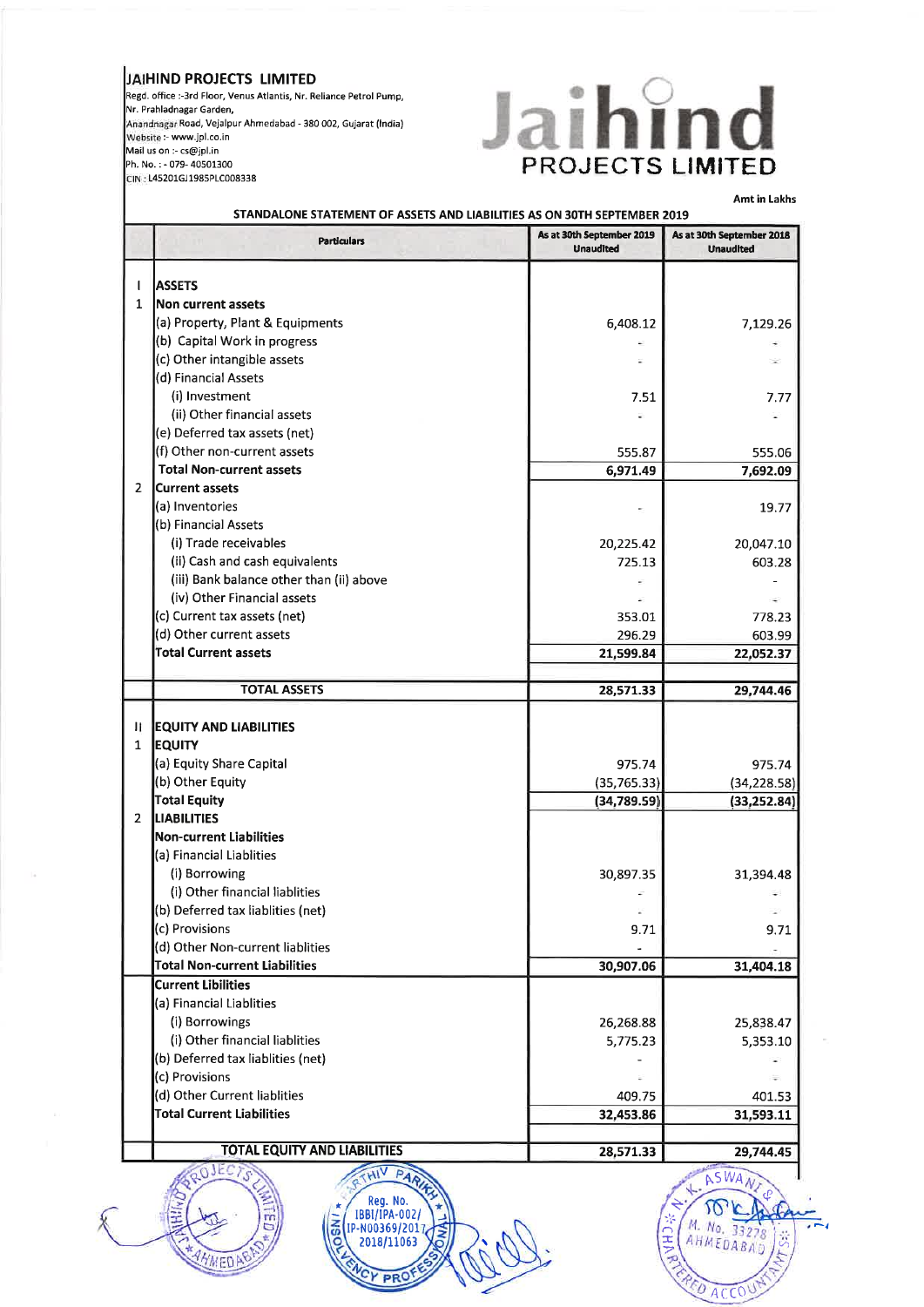| <b>NOTES:</b>           |                                                                                                                                                                                                                                                                                                                                                                                                                                        |  |  |  |  |  |  |
|-------------------------|----------------------------------------------------------------------------------------------------------------------------------------------------------------------------------------------------------------------------------------------------------------------------------------------------------------------------------------------------------------------------------------------------------------------------------------|--|--|--|--|--|--|
| $\mathbf{1}$            | The Company is undergoing Corporate Insolvency Resolution Process (CIRP) under the provisions of the<br>Insolvency and Bankruptcy Code 2016 in terms of order dated November 2, 2018 passed by Hon'ble<br>National Company Law Tribunal (NCL T), Ahmedabad Bench. The Resolution Plan has been approved by<br>the Committee of Creditors and the same has been submitted to Hon'ble NCLT for its approval.                             |  |  |  |  |  |  |
| $\overline{2}$          | As the powers of the Board of Directors have been suspended, the above results have not been adopted<br>by the Board of Directors. However, the same have been signed by Shri Chetan Tolani, Director of the<br>Company confirming accuracy & completeness of results. These financial results have thereafter been<br>taken on record by the RP on, $\frac{1}{1}$ , $\frac{1}{1}$ , $\frac{1}{2}$ or filing with the stock exchanges. |  |  |  |  |  |  |
| $\overline{\mathbf{3}}$ | The above result for the quarter and three months ended on 30.09.2019 has been prepared in accordance<br>with the Companies (Indian Accounting Standards) Rules 2015 (Ind AS), prescribed under section 133 of<br>the Companies Act 2013 and other recognized accounting practices and policies to the extent applicable,<br>beginning 01.04.2018.                                                                                     |  |  |  |  |  |  |
| 4                       | As the Company does not fall under reportable segment criteria as per Ind As 108, the company is not<br>furnishing segment wise Revenue Result and Capital employed as required.                                                                                                                                                                                                                                                       |  |  |  |  |  |  |
| 5                       | The Figures pertaining to previous periods have been regrouped, reclassified and restated wherever<br>necessary.                                                                                                                                                                                                                                                                                                                       |  |  |  |  |  |  |
|                         | For JAIHIND PROJECTS LIMITED<br>Chetan K Tolani<br><b>IPlace: Ahmedabad</b><br>Whole Time Director<br>Date: 14/11/2019<br>DIN: 02529867                                                                                                                                                                                                                                                                                                |  |  |  |  |  |  |
|                         | <b>Taken on record</b><br><b>ASWA</b><br>Reg. No.<br>IBBI/IPA-002/<br>SN<br><b>NA</b><br>IP-N00369/2017<br>No.<br><b>CHARD</b><br>AHMEDABAD<br>2018/11063<br>Parthiv Parikh<br>CY PRO<br><b>DACCOU</b><br><b>Resolution Professional</b>                                                                                                                                                                                               |  |  |  |  |  |  |
|                         | Reg.No.IBBI/IPA-002/IP-N00369/2017-18/11063                                                                                                                                                                                                                                                                                                                                                                                            |  |  |  |  |  |  |

 $-1$ 

+'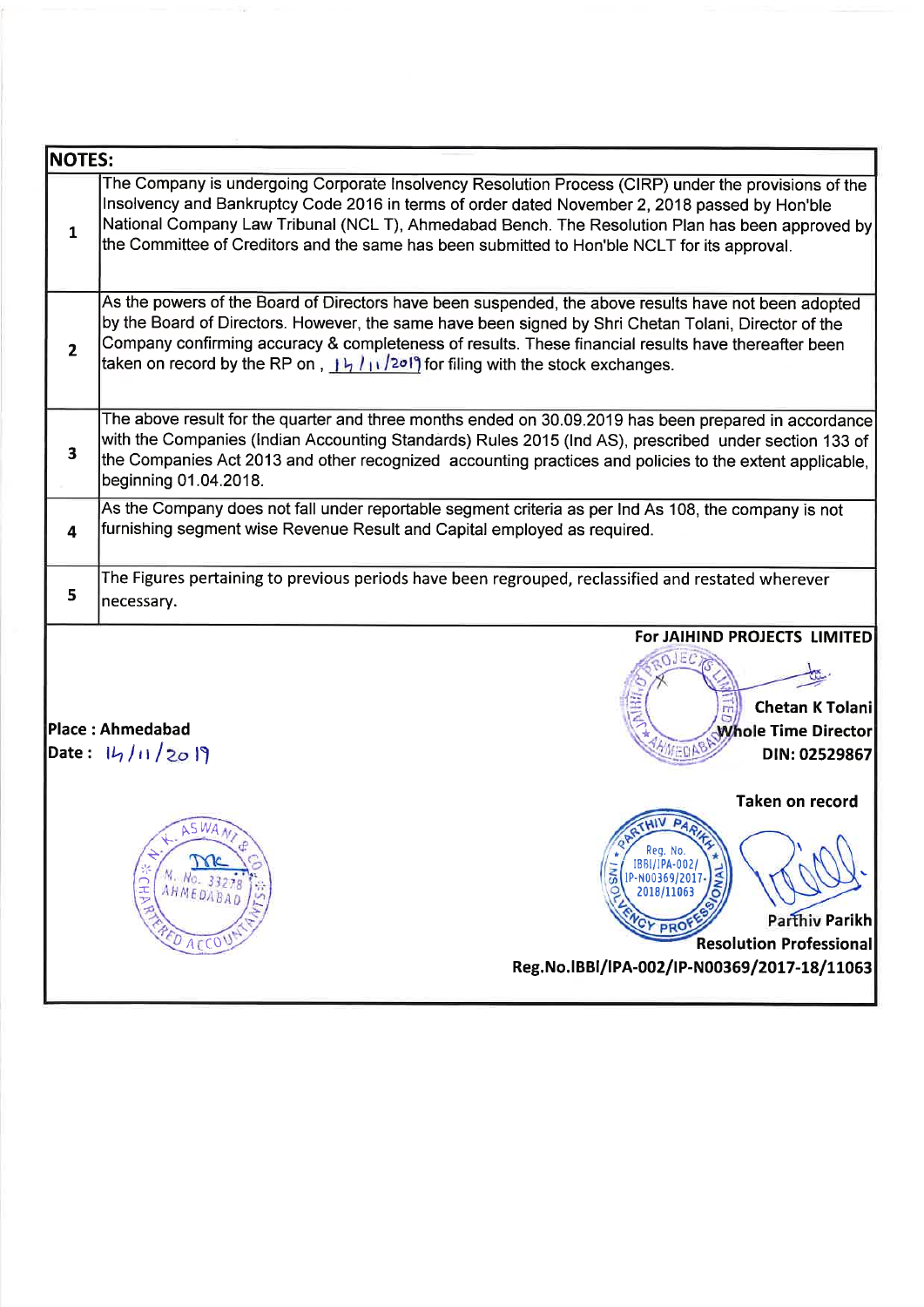

N. K. Aswani & Co. **CHARTERED ACCOUNTANTS** 

701/A Block, Wall Street-2, Opp. Orient Club, Nr. Gujarat College Crossing, Ellisbridge, Ahmedabad-6. **Ph.: 26402552,48982552 E-mall** : **naralnkaswanlOyahoo.co.ln** 

**lndependent Auditor's Limited Review Report on the Unaudited Standalone Ind AS Financial Results of JAlHlND PROJECTS LIMITED for the quarter and half year ended on September 30, 2019 pursuant to the Regulation 33 of SEBl (Listing Obligations and Disclosure Requirements, as amended.** 

# **To THE RESOLUTION PROFESSIONAL, JAlHlND PROJECTS LIMITED AHMEDABAD**

- 1. We have reviewed the accompanying statement of Unaudited Standalone Financial Ind ASResults for the quarterand half year ended September 30, 2019 (hereinafter referred to as " the Statement"and initialed for the purpose of identification) of Jaihind Projects Limited ("the Company") being submitted by the company pursuant to the requirement of Regulation 33 of SEBl (Listing Obligation and Disclosure Requirements) Regulation, 2015 read with SEBl Circular No. ClR/CFD/CMDl/44/2019 dated March 29,2019.
- 2. As per Section 20 of Insolvency Code, management & operations of the Company are being managed by the Resolution Professional Mr. Parthiv Parikh, on a Going Concern Basis.
- 3. This statement is the responsibility of the Company's Management and has been signed by the Director of the Company and taken on record by the Resolution Professional. The Statement has been preparedin accordance with the recognition and measurement principles laid down in Indian Accounting Standard 34 ("lnd AS" 34) "lnterim Financial Reporting" prescribed under Section 133 of the Companies Act, 2013 read with Rule 3 of Companies (Indian Accounting Standard) Rules,2015, as amended, read with the circular is the responsibility of the company's management and has been approved by the board of directors of the company. Our responsibility is to issue a report on the Statement based on our review.
- 4. We conducted our review in accordance with the Standard on ReviewEngagement (SRE)2410, 'Review of Interim Financial Information performed by the lndependent Auditor of the Entity', issued by the Institute of Chartered Accountants of India. This standard requires that we plan and perform the review to obtain moderate assurance as to whether the financial statements are free of material misstatement. A review is limited primarily to inquiries of company personnel and analytical procedures applied to financial data and

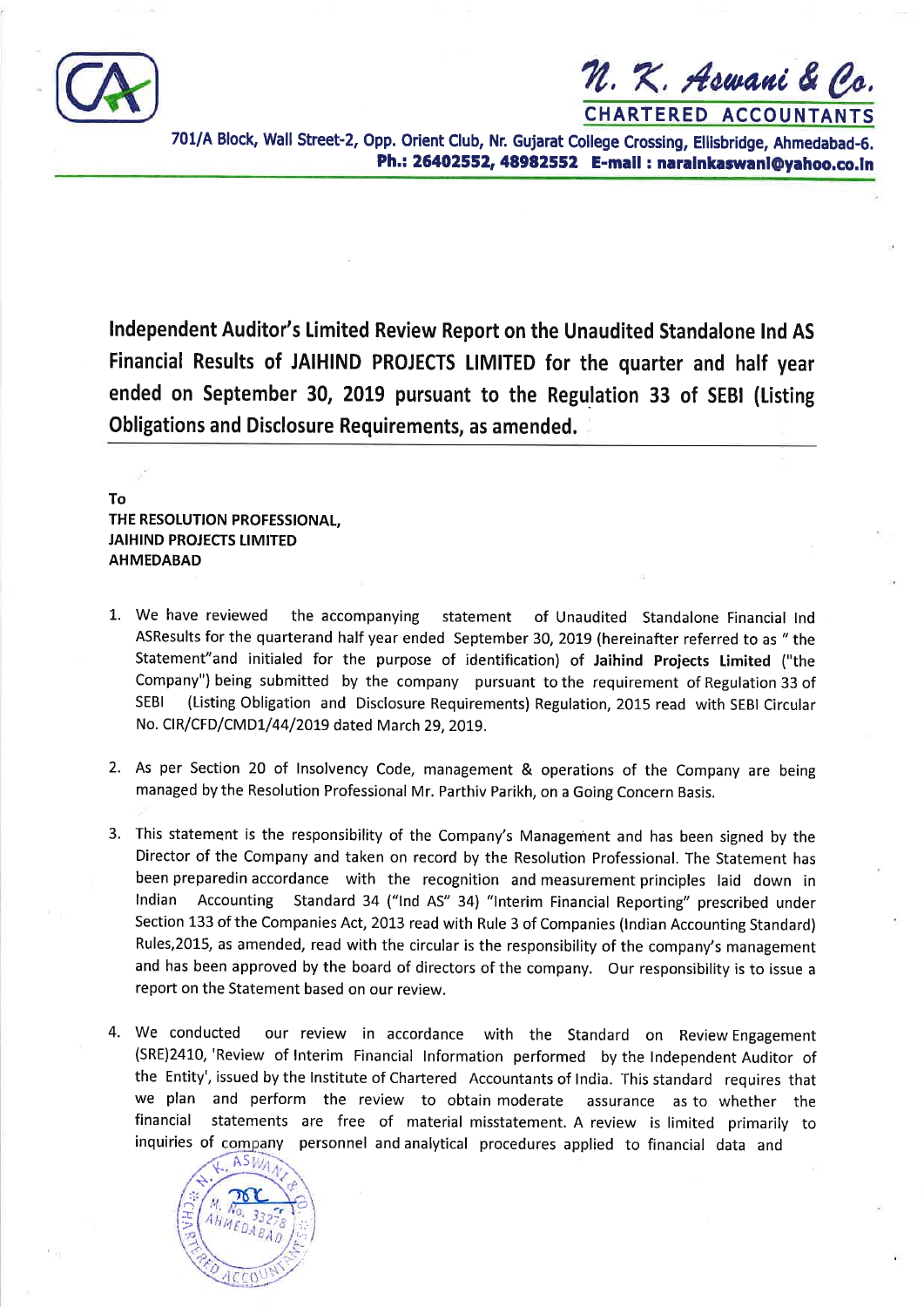

%. **X. Adclaed** & **6.** 

**CHARTERED ACCOUNTANTS** 

**701/A Block, Wall Street-2, Opp. Orient Club, Nr. Gujarat College Crossing, Ellisbridge, Ahmedabad-6. Ph.: 26402552,48982552 E-mall** : **naralnkaswanl@yahoo.co.ln** 

thus provide less assurance than an audit. We have not performed an audit and accordingly, we do not express an audit opinion.

5. Based on our review conducted as stated above, nothing has come to our attention that causes us to believe that the accompanying statement of unaudited financial results prepared in accordance with applicable Indian accounting standards (Ind-AS) prescribed under section 133 of the Companies Act 2013, read with relevant rules issued thereafter and other recognized accounting policies and Policies has not disclosed the information required to be disclosed in terms of Regulation 33 of the SEBI (Listing Obligations and Disclosure Requirements) Regulations, 2015 read with SEBI Circular **No.** CIR/CFD/CMD1/44/2019 dated March 29, 2019 including the manner in which it is to be disclosed, or that it contains any material misstatement.

 $S$   $M_A$ 

**For N.K. Aswani** & **Co Chartered Accountants (Registration No. 1007** 

 $-332$ MEDABAN **C.A Narain K. Aswani** .' c rns' (M, **No. 033278)** 

**Place: Ahmedabad Date: 14/11/2019**